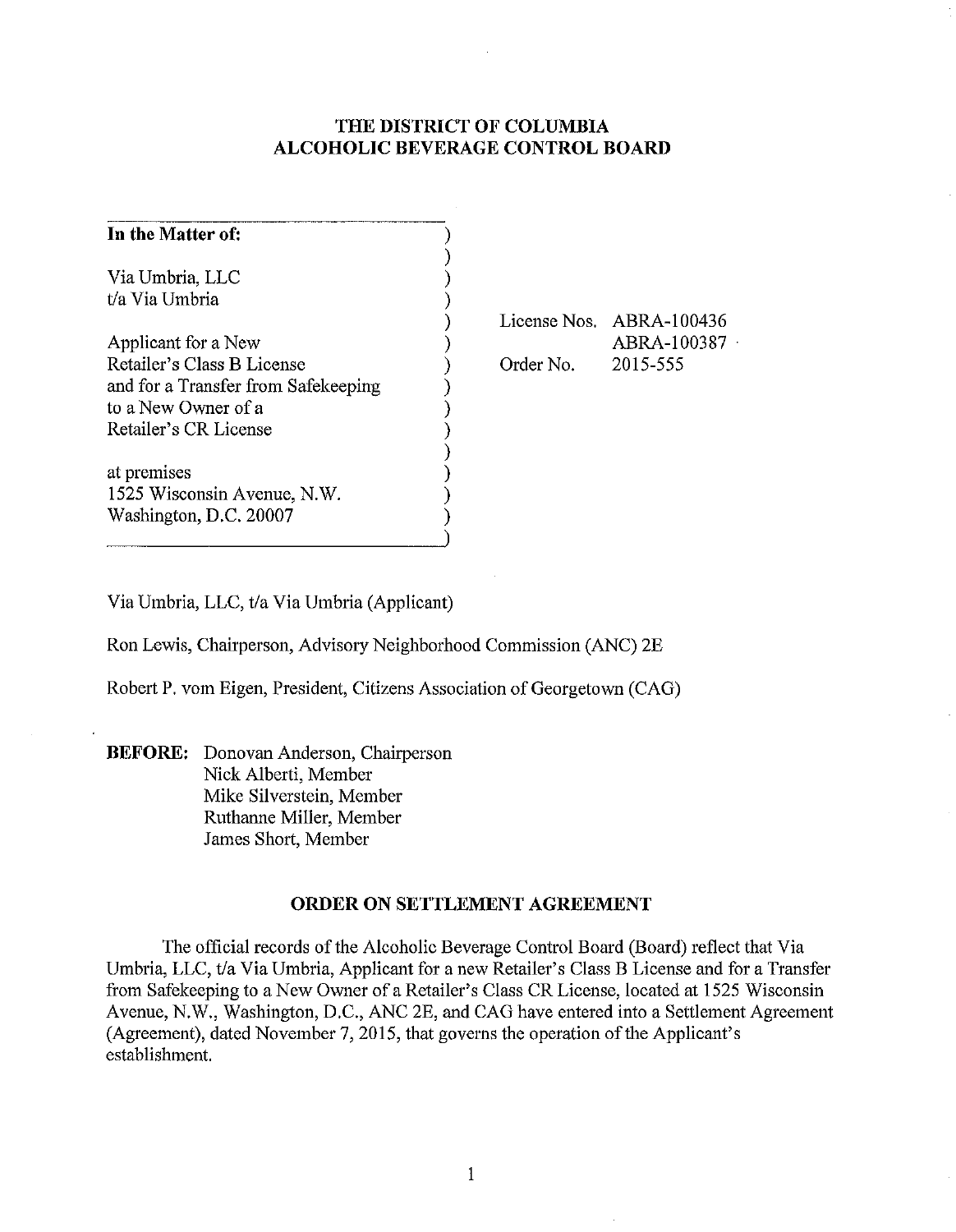The Agreement has been reduced to writing and has been properly executed and filed with the Board. The Applicant; Chairperson Ron Lewis, on behalf of ANC 2E; and Robert P. vom Eigen, President, on behalf of CAG; are signatories to the Agreement.

Accordingly, it is this 25th day of November, 2015, **ORDERED** that:

1. The above-referenced Settlement Agreement submitted by the parties to govern the operations of the Applicant's establishment is **APPROVED and INCORPORATED**  as part of this Order, except for the following modification:

Section 2 - The last sentence shall be removed.

The parties have agreed to this modification.

2. Copies of this Order shall be sent to the Applicant, ANC 2E, and CAG.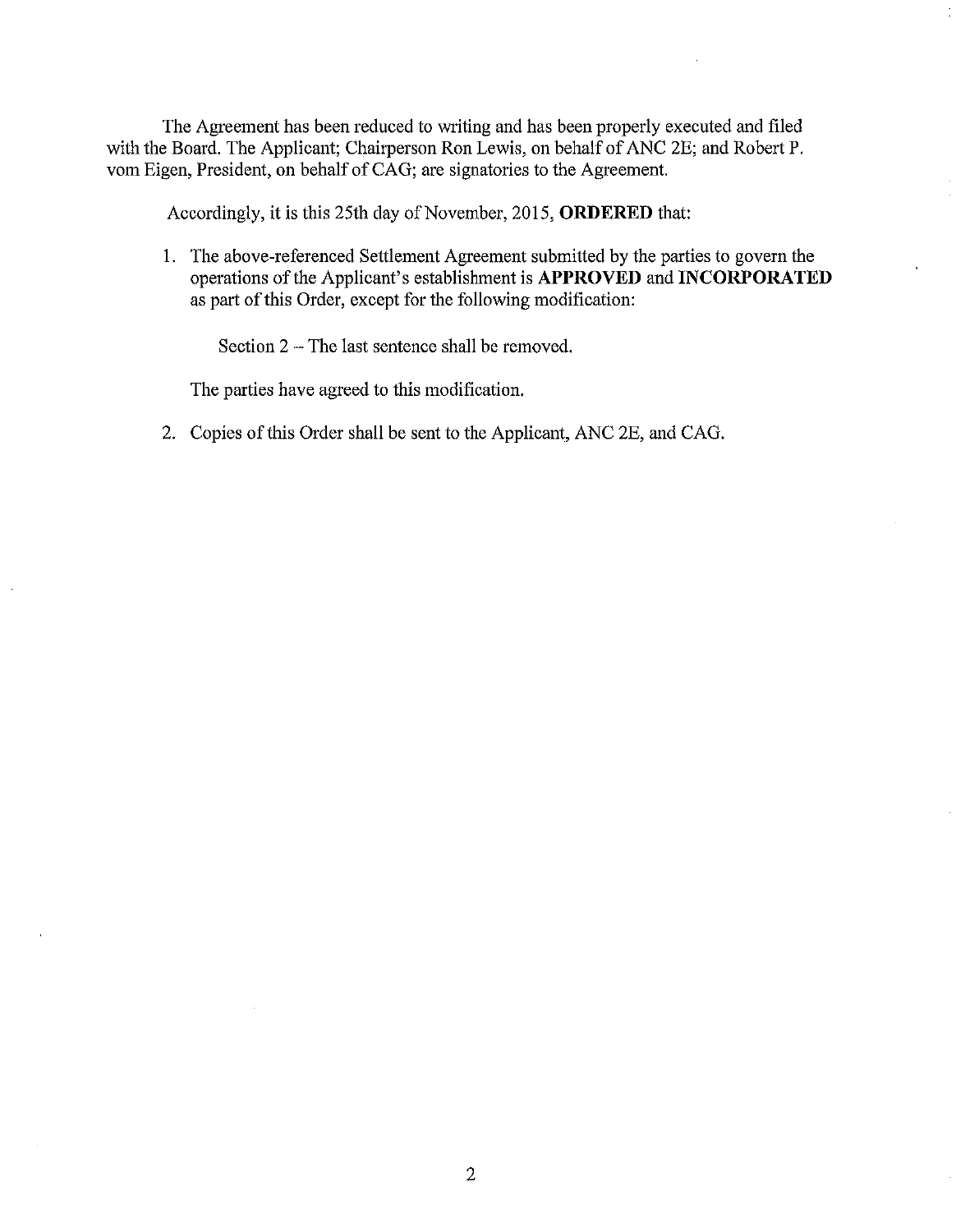District of Columbia Alcoholic Beverage Control Board

Donovan Anderson, Chairperson ck Alberti, Member  $\iota$  .  $\pi$ ke Silverstein, Member Mï Mr Ruthanne Miller, Member James Short, Member

Pursuant to D.C. Official Code § 25-433(d)(1), any party adversely affected may file a Motion for Reconsideration of this decision within ten (10) days of service of this Order with the Alcoholic Beverage Regulation Administration,  $2000$  14<sup>th</sup> Street, N.W., Suite 400S, Washington, DC 20009.

Also, pursuant to section 11 of the District of Columbia Administrative Procedure Act, Pub. L. 90-614,82 Stat. 1209, D.C. Official Code §2-5l0 (2001), and Rule 15 of the District of Columbia Court of Appeals, any party adversely affected has the right to appeal this Order by filing a petition for review, within thirty (30) days of the date of service of this Order, with the District of Columbia Court of Appeals, 430 E Street, N.W., Washington, D.C. 20001; (202/879- 10 10). However, the timely filing of a Motion for Reconsideration pursuant to 23 DCMR § 1719.1 (2008) stays the time for filing a petition for review in the District of Columbia Court of Appeals until the Board rules on the motion. See D.C. App. Rule l5(b) (2004).

3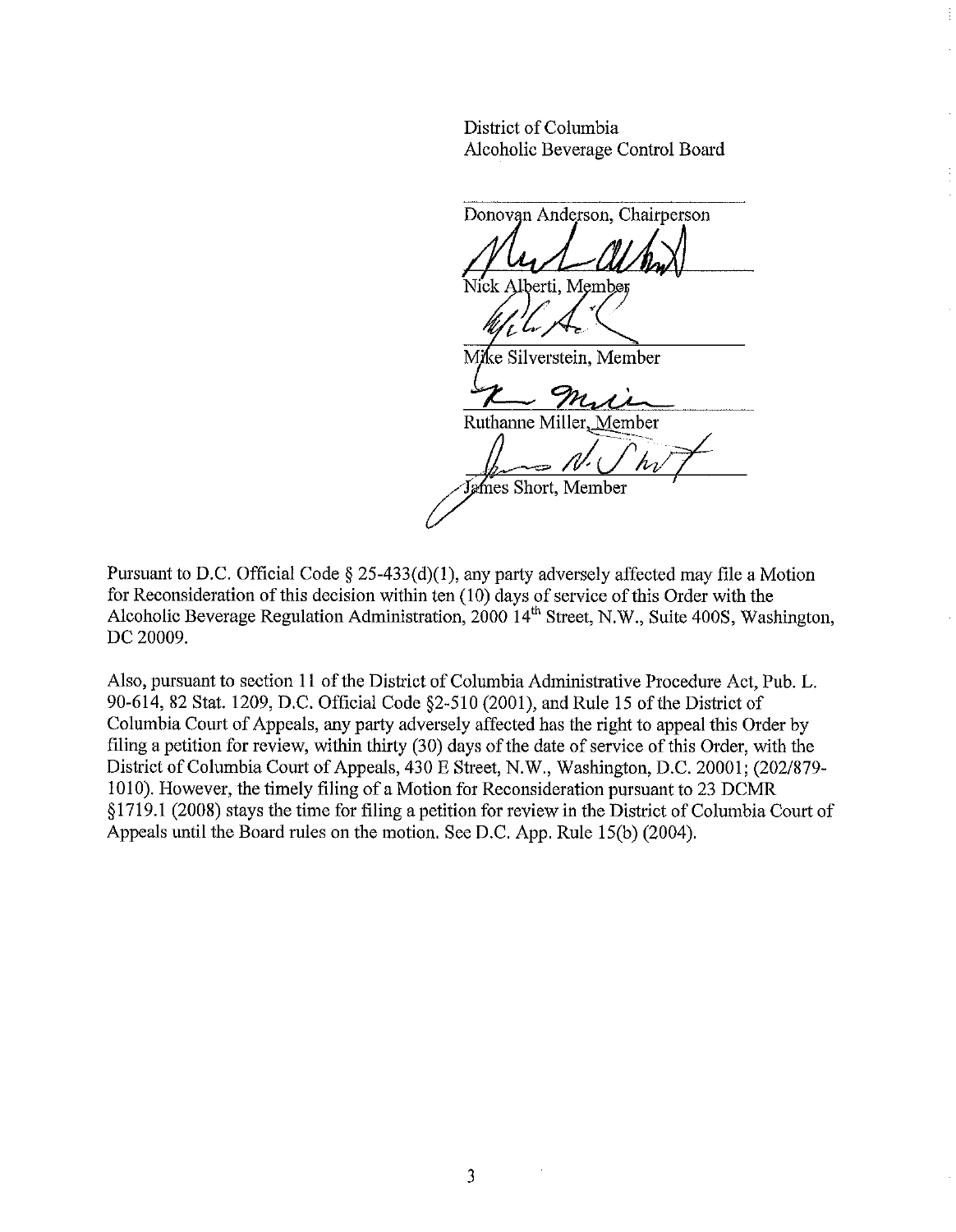### SETTLEMENT AGREEMENT

Made this 7<sup>77</sup>day of November, 2015, by and between VIA UMBRIA LLC (Applicant), ADVISORY NEIGHBORHOOD COMMISSION 2E ("the ANC") and the CITIZENS ASSOCIATION OF GEORGETOWN (CAG).

### WITNESSETH

WHEREAS, Applicant has filed application for a Retailer's Class B Alcoholic Beverage Control (ABC) license and a Retailer's Class CR Alcoholic Beverage Control license for operation of a Full Service Grocery Store, D.C. 25-332(c), at premises 1525 Wisconsin Avenue, N.W. (the "Building"); and,

WHEREAS, in lieu of protest of said applications by the ANC or CAO, the parties desire to enter into this Agreement, whereby cartain commitments on the part of the Applicant are memorialized;

NOW, THEREFORE, in consideration of the premises above recited and the covenants and conditions set forth below, the perfectagree as follows:

> 1. The premises to be operated under the subject license shall consist of the entire first floor and the enclosed rear second floor of the Building. ("the licensed Premises"). The open area on the second floor and the enclosed portions of the second and third floor of the Building facing Wisconsin Avenue, N.W. shall not be part of the licensed Premises and no activities in the latter areas shall be conducted under the subject licenses.

> > 1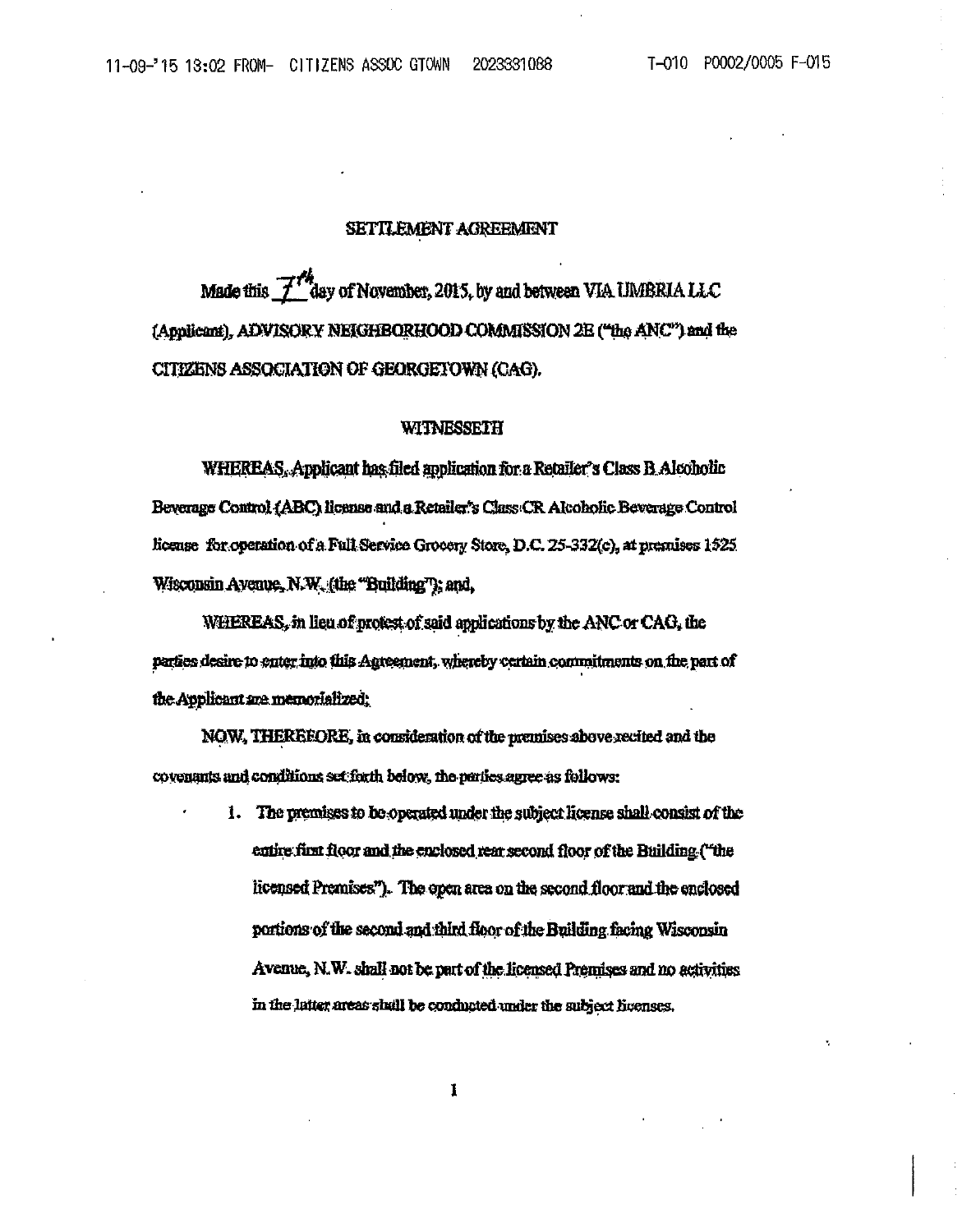2023331088

- 2. The pending applications do not seek authority to utilize the rear yard at the street level of the Building for the consumption of food and beverages. In the event that Applicant later determines that it will apply to the ABC Board for authority to operate a summer garden in that rear yard for the consumption of food and beverages, Applicant will give the ANC and CAG 45 days prior notice of its intention to so apply.
- 3. Table seating on the first and second floor of the Premises, and occupancy of those areas for purposes of seated consumption of food and beverages, shall not exceed 45 (26 on the first floor and 20 on the second floor). Applicant agrees that it will not install a sit down bar serviced by a battender nor will an area be set aside exclusively for the consumption of alcoholic beverages while standing in the licensed Premises; provided, however, that patrons of the grocery store component of Applicant's business will be able to purchase and consume alcoholic beverages while shopping on the Premises.
- 4. Hours of operation of the Applicant's business shall terminate not later than 11:30pm daily. It is understood that at said hour no patron shall remain on the Premises.
- 5. Applicant's alcoholic beverage sales for off-premises consumption under its Retailer's Class B license shall be limited to wine and beer only - no spirits will be sold at the licensed Premises for off-premises consumption. No "single beers" shall be sold in contravention of the Ward 2 ban provided at DC Code 25-345.

 $\overline{2}$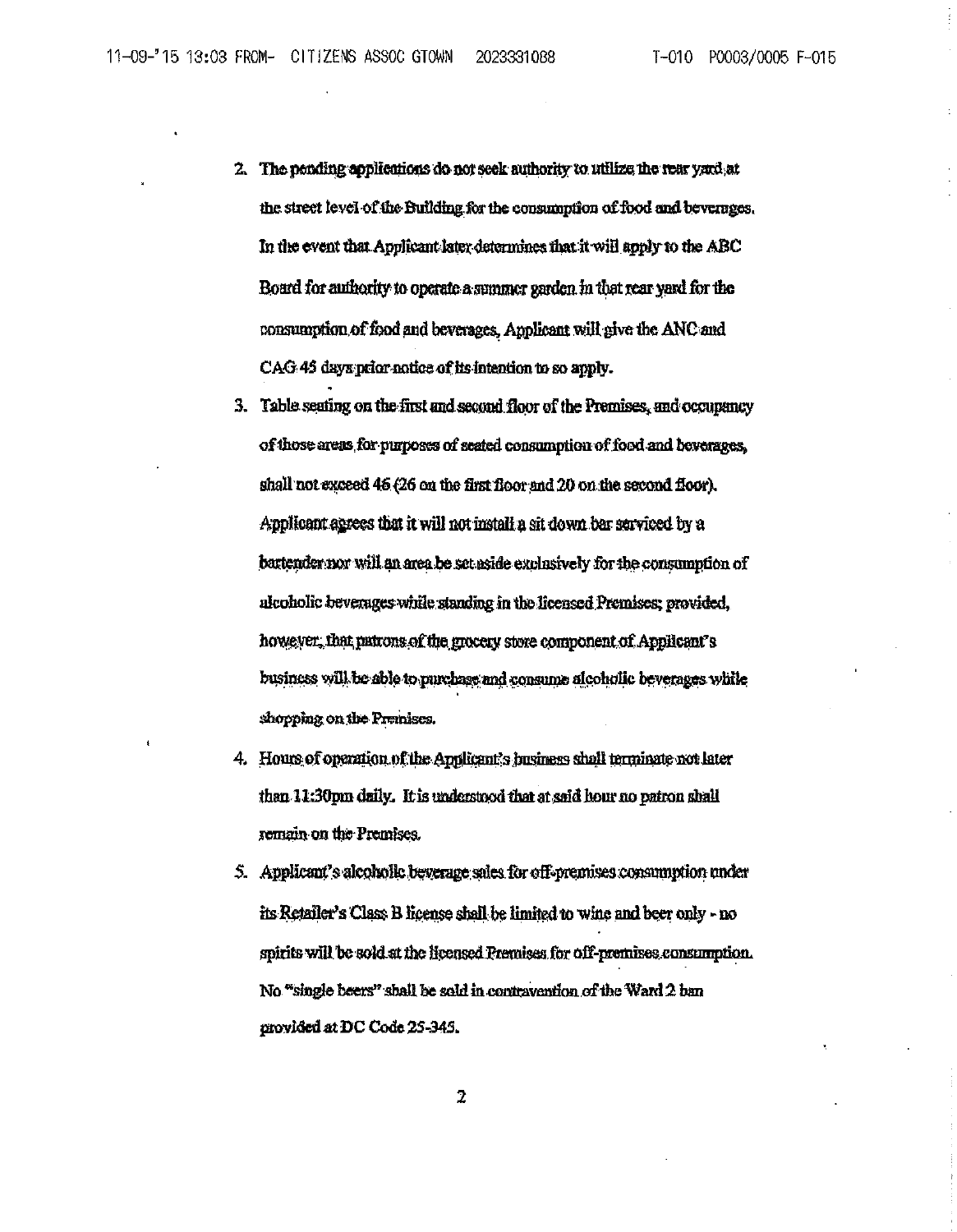- 6. There will be no live entertainment or dancing on the licensed Premises. No recorded music shall be audible beyond the boundaries of the Premises.
- 7. The exterior doors and windows facing the rear yard of the Building shall be kept closed, except as may be required for normal egress for employees and customers to access retail items on display or in the event of an emergency.
- 8. Trash is to be stored in rodent-proof containers until collected by Applicant's hauler. No trash or bottles are to be deposited outdoors during the hours of 11pm and 7am, and no trash collection shall occur prior to 7am. Applicant's trash containers shall not be positioned or stored in the rear yard at the street level of the Building.
- 9. Applicant shall maintain direct control of the licensed Premises at all times. Applicant shall not rent out, or otherwise cede control of the licensed Premises to any third party (including, but not limited to "promoters") at any time.
- 10. The ANC and CAG are relying on the foregoing commitments by the Applicant in determining to not protest the pending Class B and Class CR license applications. The parties will submit this Agreement to the District of Columbia Alcoholic Beverage Control Board with their joint request that the terms hereof be incorporated in the Board's order approving the license application. In the event that the ABC Board fails to approve all the terms of this Agreement, this instrument shall be deemed to constitute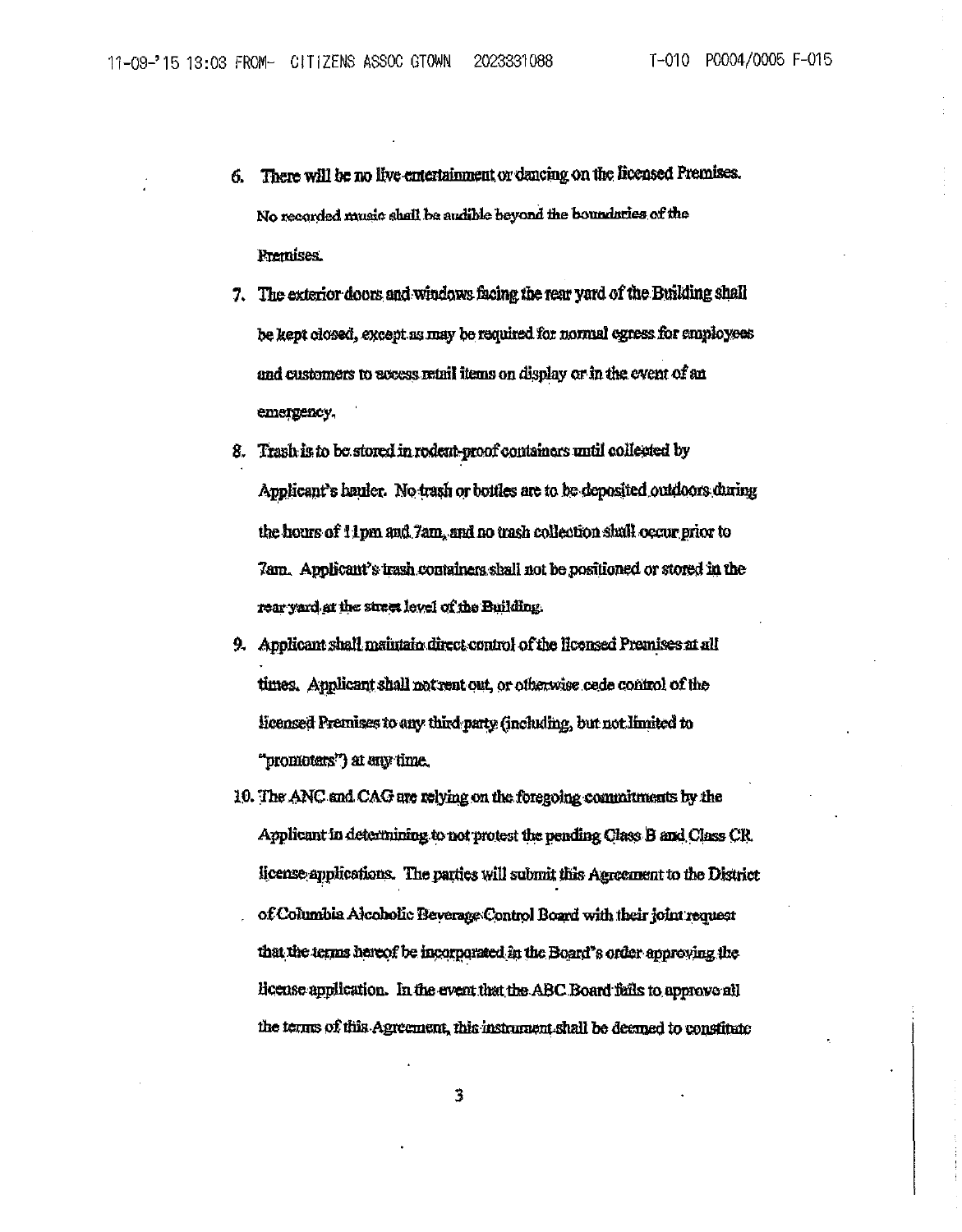the protests of the ANC and CAG to the pending application on the grounds of peace, order and quiet.

IN WITNESS WHEREOF, the parties have affixed hereunto their hands and seals on the date first above written.

VIA UMBRIA LLC

By

Managing Member

## ADVISORY NEIGHBORHOOD COMMISSION 2E

CITIZENS ASSOCIATION OF GEORGETOWN Bv. もい وسطير President

FinipinalViSCODdonVia t/abris LLCVia Unitid SETTEMIENT AGREENENTI3 1, 14 Acr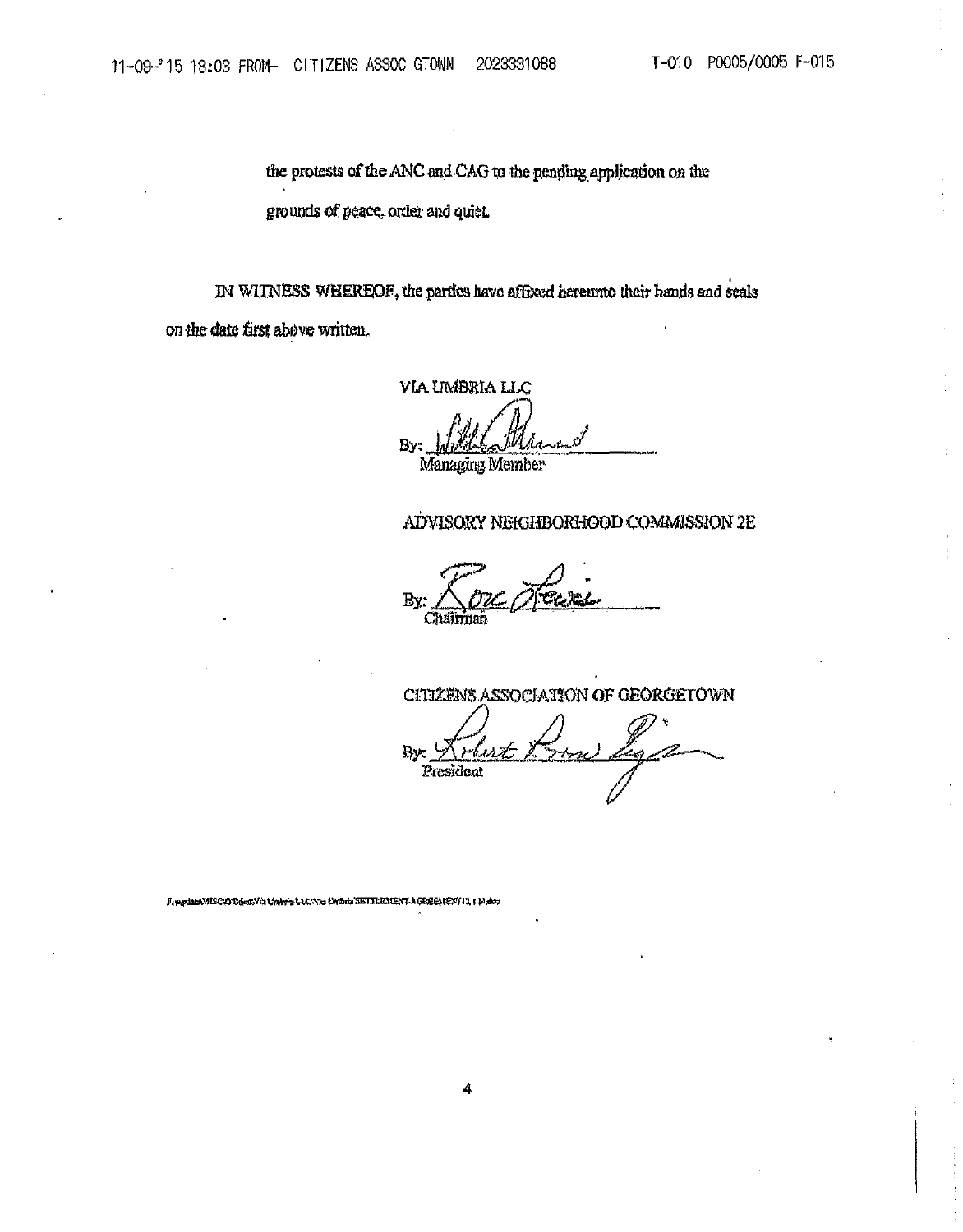# **THE DISTRICT OF COLUMBIA ALCOHOLIC BEVERAGE CONTROL BOARD**

| In the Matter of:                                                    |                                   |             |
|----------------------------------------------------------------------|-----------------------------------|-------------|
| Via Umbria, LLC<br>t/a Via Umbria                                    |                                   |             |
| Applicant for a New<br>Retailer's Class A License                    | License No.<br>Order No. 2015-010 | ABRA-097178 |
| at premises<br>1525 Wisconsin Avenue, N.W.<br>Washington, D.C. 20007 |                                   |             |

Mi Via Umbria, LLC, t/a Via Umbria (Applicant)

Ron Lewis, Chairperson, Advisory Neighborhood Commission (ANC) 2E

Paula H. Moore, President, Citizens Association of Georgetown (CAG)

**BEFORE:** Ruthanne Miller, Chairperson Nick Alberti, Member Donald Brooks, Member Herman Jones, Member Mike Silverstein, Member Hector Rodriguez, Member James Short, Member

# **ORDER ON SETTLEMENT AGREEMENT**

The official records of the Alcoholic Beverage Control Board (Board) reflect that Mi Via Umbria, LLC, t/a Via Umbria, Applicant for a new Retailer's Class A License, located at 1525 Wisconsin Avenue, N.W., Washington, D.C., ANC 2E, and CAG have entered into a Settlement Agreement (Agreement), dated January 5, 2015, that governs the operation of the Applicant's establishment.

The Agreement has been reduced to writing and has been properly executed and filed with the Board. The Applicant; Chairperson Ron Lewis, on behalf of ANC 2E; and Paula H. Moore, on behalf of CAG; are signatories to the Agreement.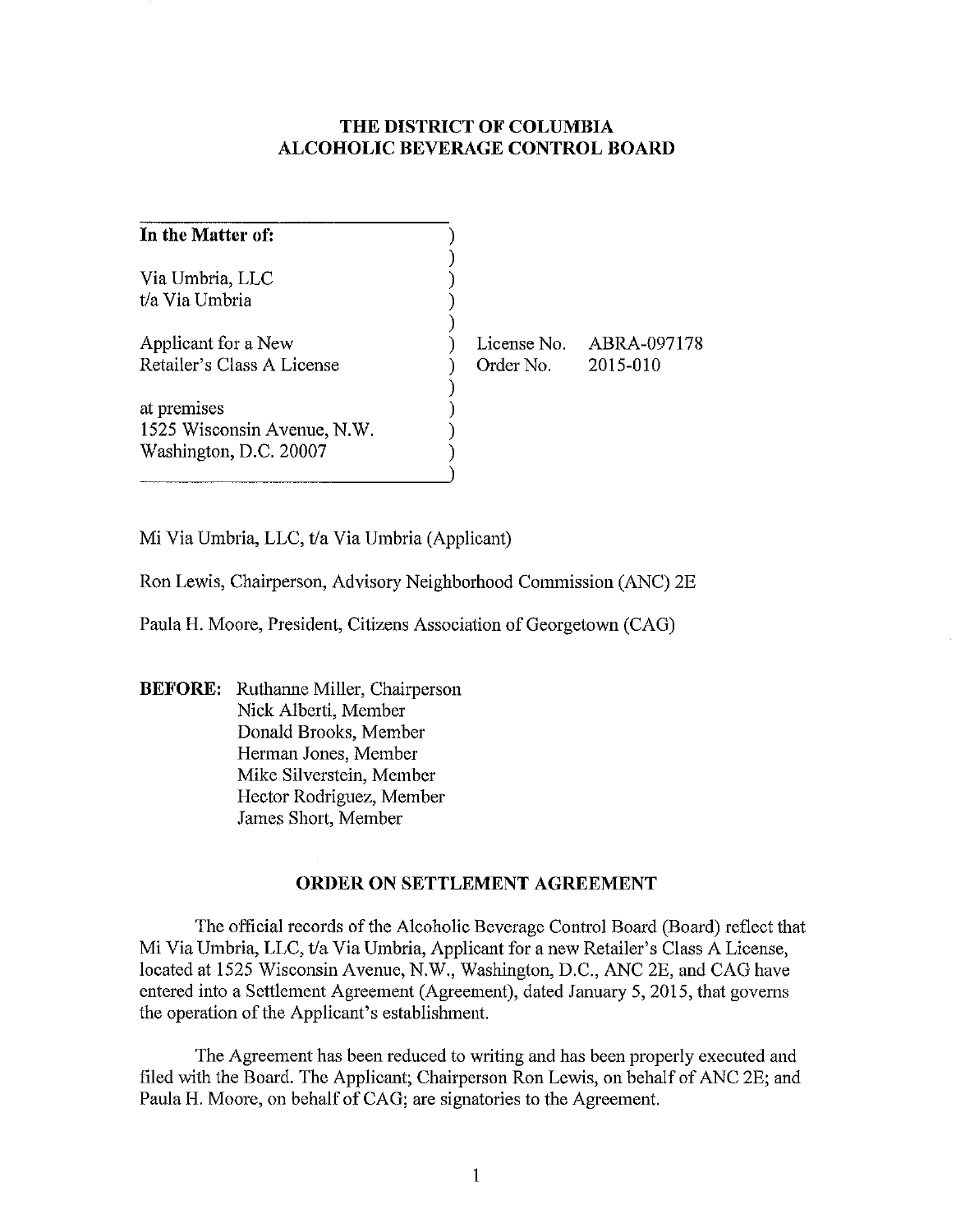Accordingly, it is this 14th day of January, 2015, **ORDERED** that:

I. The above-referenced Settlement Agreement submitted by the parties to govern the operations of the Applicant's establishment is **APPROVED** and **INCORPORATED** as part of this Order, except for the following modification:

Section  $5$  – The following language shall be removed: "In the event that the ABC Board fails to approve all the terms of this Agreement, this instrument shall be deemed to constitute the protests of the ANC and CAG to the pending application on the grounds of peace, order and quiet."

The Parties have agreed to this modification.

2. Copies of this Order shall be sent to the Applicant, ANC 2E, and CAG.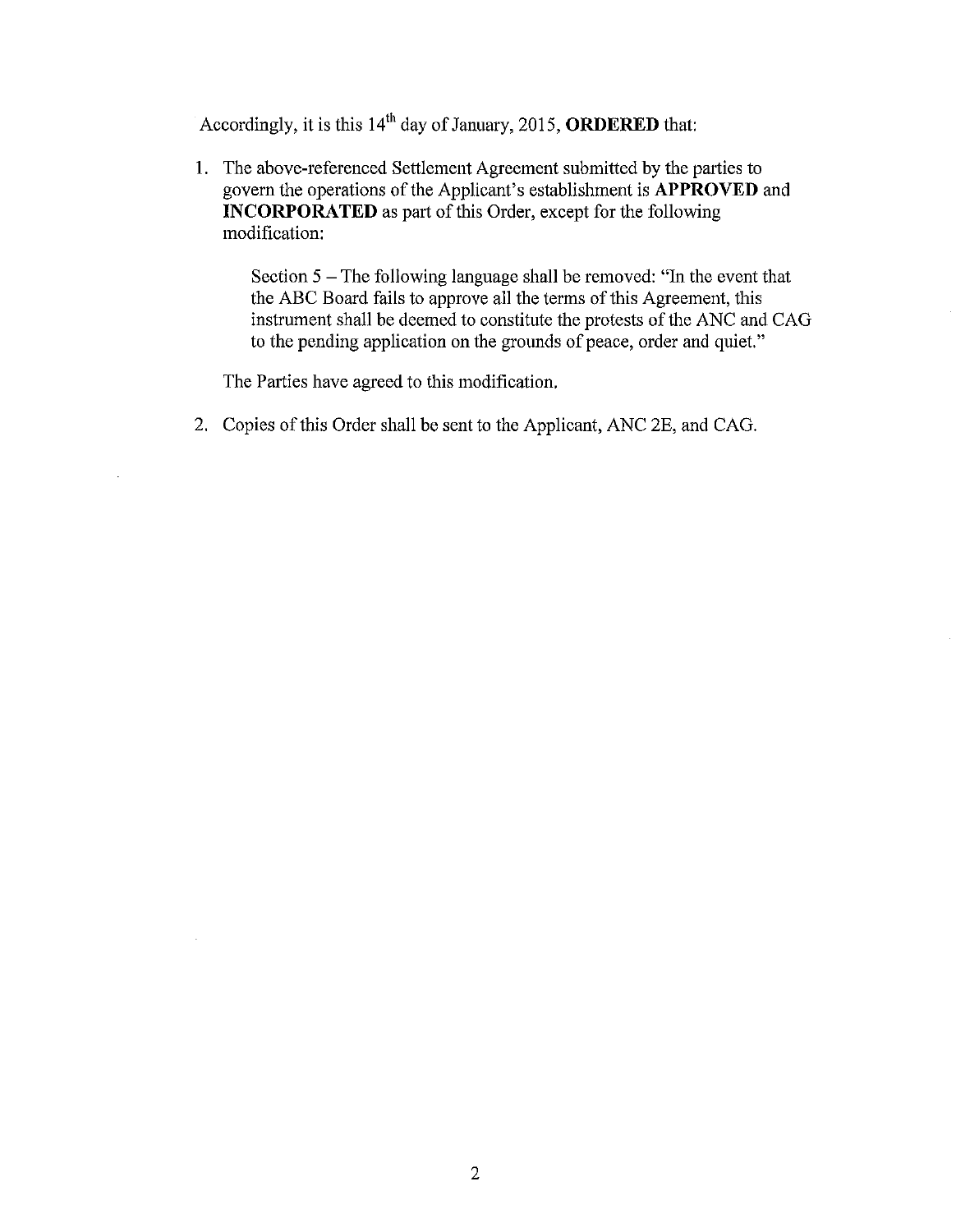District of Columbia Alcoholic Beverage Control Board

mur Ruthanne Miller, Chairperson Nick Alberti Membe mald Bro Member Herman Jones, Member Mike Silverstein, Member for Rodriguez, Member James Short, Member

Pursuant to D.C. Official Code § 25-433, any party adversely affected may file a Motion for Reconsideration of this decision within ten (10) days of service of this Order with the Alcoholic Beverage Regulation Administration, 2000 14<sup>th</sup> Street, N.W., Suite 400S, Washington, DC 20009.

Also, pursuant to section 11 of the District of Columbia Administrative Procedure Act, Pub. L. 90-614, 82 Stat. 1209, D.C. Official Code §2-510 (2001), and Rule 15 of the District of Columbia Court of Appeals, any party adversely affected has the right to appeal this Order by filing a petition for review, within thirty (30) days of the date of service of this Order, with the District of Columbia Court of Appeals, 430 E Street, N.W., Washington, D.C. 20001; (202/879-1010). However, the timely filing of a Motion for Reconsideration pursuant to 23 DCMR § 1719.1 (2008) stays the time for filing a petition for review in the District of Cohunbia Court of Appeals until the Board rules on the motion. See D.C. App. Rule 15(b) (2004).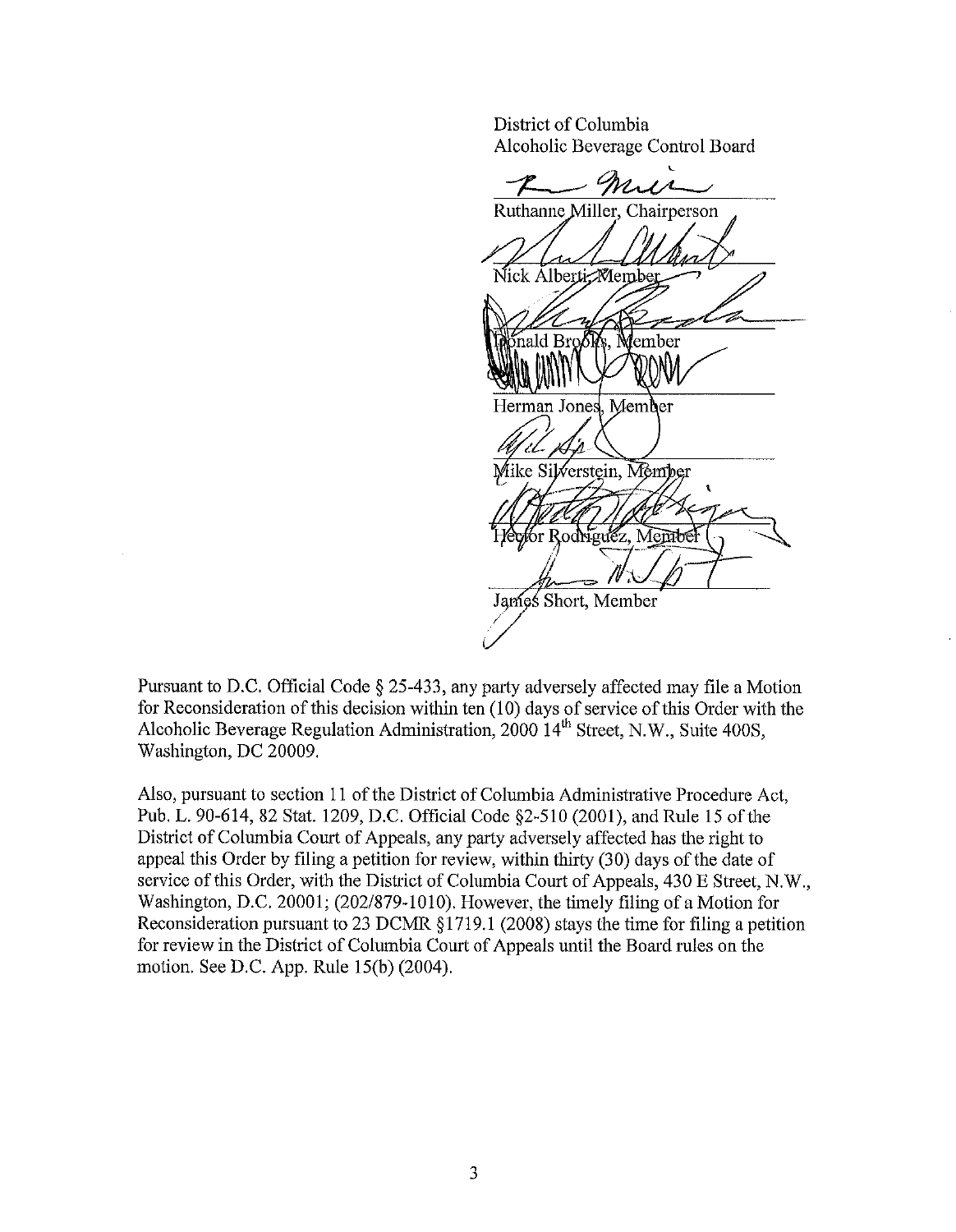202-625-0815

#### SETTLEMENT AGREEMENT

Made this 5th day of January, 2015, by and between VIA UMBRIA LLC (Applicant), ADVISORY NEIGHBORHOOD COMMISSION 2E ("the ANC") and the CITIZENS ASSOCIATION OF GEORGETOWN (CAG).

#### WITNESSETH

WHEREAS, Applicant has filed an application to transfer a Retailer's Class A Alcoholic Beverage Control license to the first floor of 1525 Wisconsin Avenue, N.W. (the Building); and,

WHEREAS, in lieu of protest of said transfer application by the ANC or CAG. the parties desire to enter into this Agreement, whereby certain commitments on the part of the Applicant are memorialized;

NOW, THEREFORE, in consideration of the premises above recited and the covenants and conditions set forth below, the parties agree as follows:

1. Hours of operation for the Applicant's business shall be 9:00 a.m. to 9:00. p.m. daily.

 $\mathfrak{D}$ Operations under the subject license shall be limited to the interior first floor of the Building. No activities on the second floor of the Building or on its rear patio shall be authorized under the subject license.

 $3.$ Applicant's alcoholic beverage offerings shall be limited to wine and beer only - no spirits will be sold at the Premises. No "single beers" shall be sold.

4. With the exception of product tastings, as authorized by 23 DCMR 711, no on-premise consumption of alcoholic beverages shall occur on the first floor of the Building.